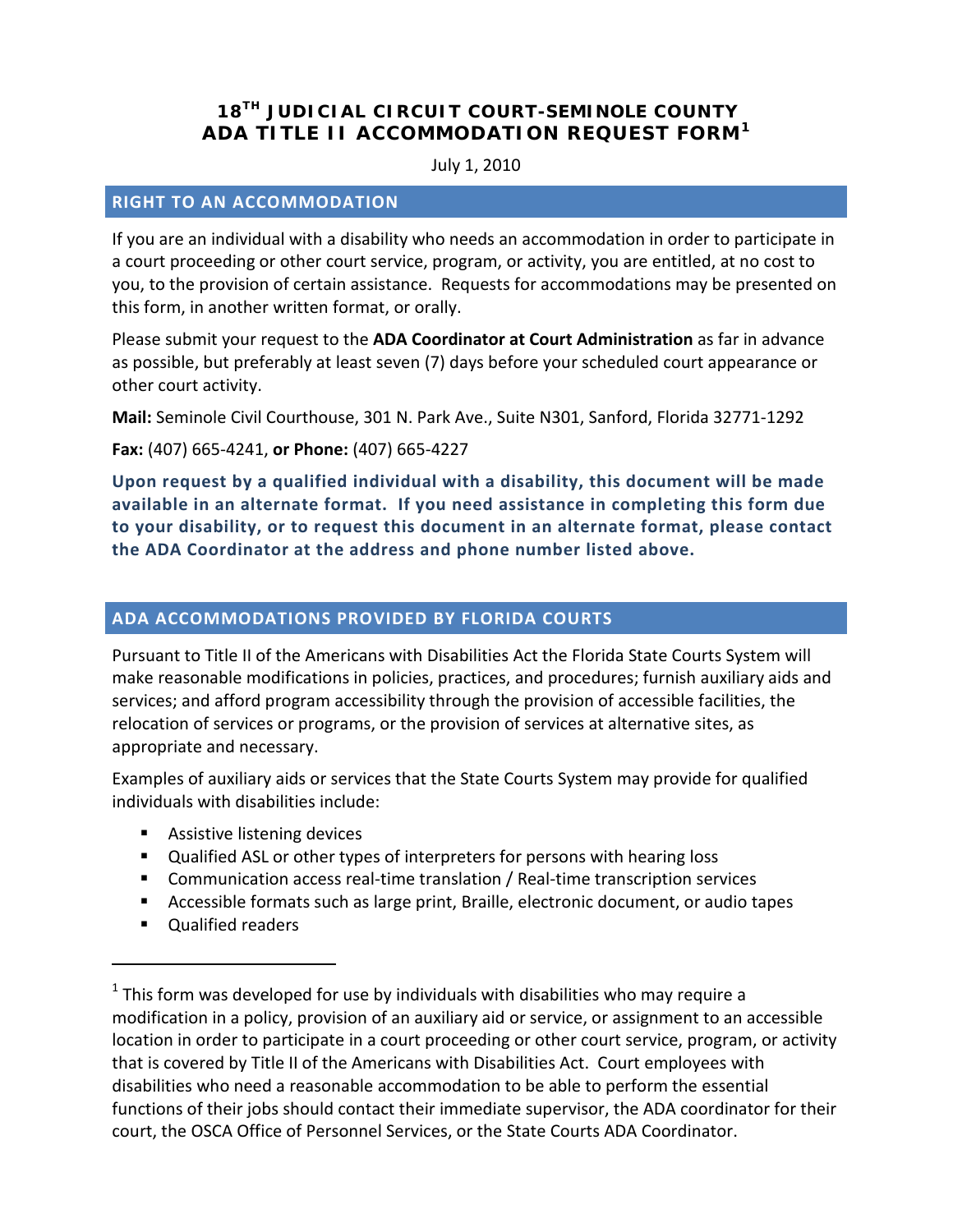Accommodations that are granted by the state courts are made at no cost to qualified individuals with disabilities. $2$ 

## **AIDS/SERVICES COURTS CANNOT ADMINISTRATIVELY GRANT AS ADA ACCOMMODATIONS**

Examples of aids or services the Florida State Courts System cannot provide as an accommodation under Title II of the Americans with Disabilities Act include:

- **Transportation to and from the courthouse**
- **Legal counsel or advice**
- An official transcript of a court proceeding
- Personal devices such as wheelchairs, hearing aids, or prescription eyeglasses
- **Personal services such as medical or attendant care**
- Readers for personal use or study

Additionally, the courts cannot administratively grant, as an ADA accommodation, requests that impact court procedures within a specific case. Requests for an extension of time, a change of venue, or participation in court proceedings by telephone or videoconferencing must be submitted by written motion to the presiding judge as part of the case. The judge may consider an individual's disability, along with other relevant factors, in granting or denying the motion.

Furthermore, the court cannot exceed the law in granting a request for an accommodation. For example, the court cannot extend the statute of limitations for filing an action because someone claims that he or she could not make it to the court on time due to a disability, nor can the court modify the terms of agreements among parties as an ADA accommodation.

Finally, the Americans with Disabilities Act (ADA) does not require the court system to take any action that would fundamentally alter the nature of court programs, services, or activities, or that would impose an undue financial or administrative burden on the courts.

## **DOCUMENTATION OF THE NEED FOR AUXILIARY AIDS AND SERVICES**

<span id="page-1-0"></span><sup>2</sup> Please note that providing accommodations for some individuals with disabilities who appear in the courtroom as part of their employment duties or professional practice is a responsibility that appropriately may be shared by the individual's employer and the courts. Title I of the Americans with Disabilities Act requires employers of 15 or more employees and Title II of the Americans with Disabilities Act requires all state and local government employers to provide reasonable accommodations to qualified employees with disabilities. In addition, Section 504 of the Rehabilitation Act of 1973, as amended, covers recipients of federal funding, and requires all covered organizations to provide accommodations for their employees. These responsibilities are concomitant with the courts' responsibility under Title II of the ADA. It is to everyone's benefit when employers and the court system work together to ensure that reasonable accommodations for individuals with disabilities are provided in the most efficient and cost effective manner.

 $\overline{a}$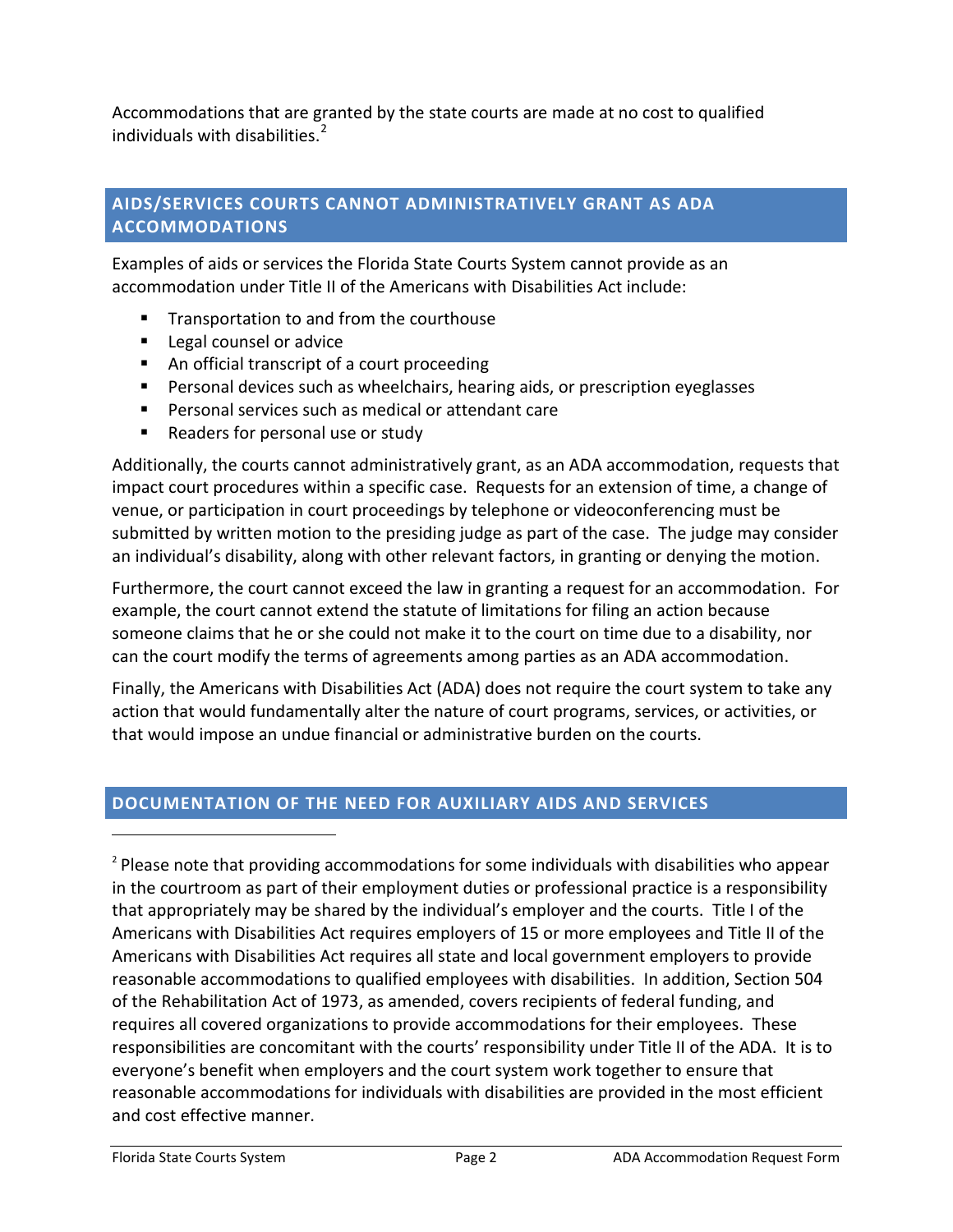If an individual has a disability that is not obvious, or when it is not readily apparent how a requested accommodation relates to an individual's impairment, it may be necessary for the court to require the individual to provide documentation from a qualified health care provider in order for the court to fully and fairly evaluate the accommodation request. These information requests will be limited to documentation that (a) establishes the existence of a disability; (b) identifies the individual's functional limitations; and (c) describes how the requested accommodation addresses those limitations. Any cost to obtain such documentation is the obligation of the person requesting the accommodation.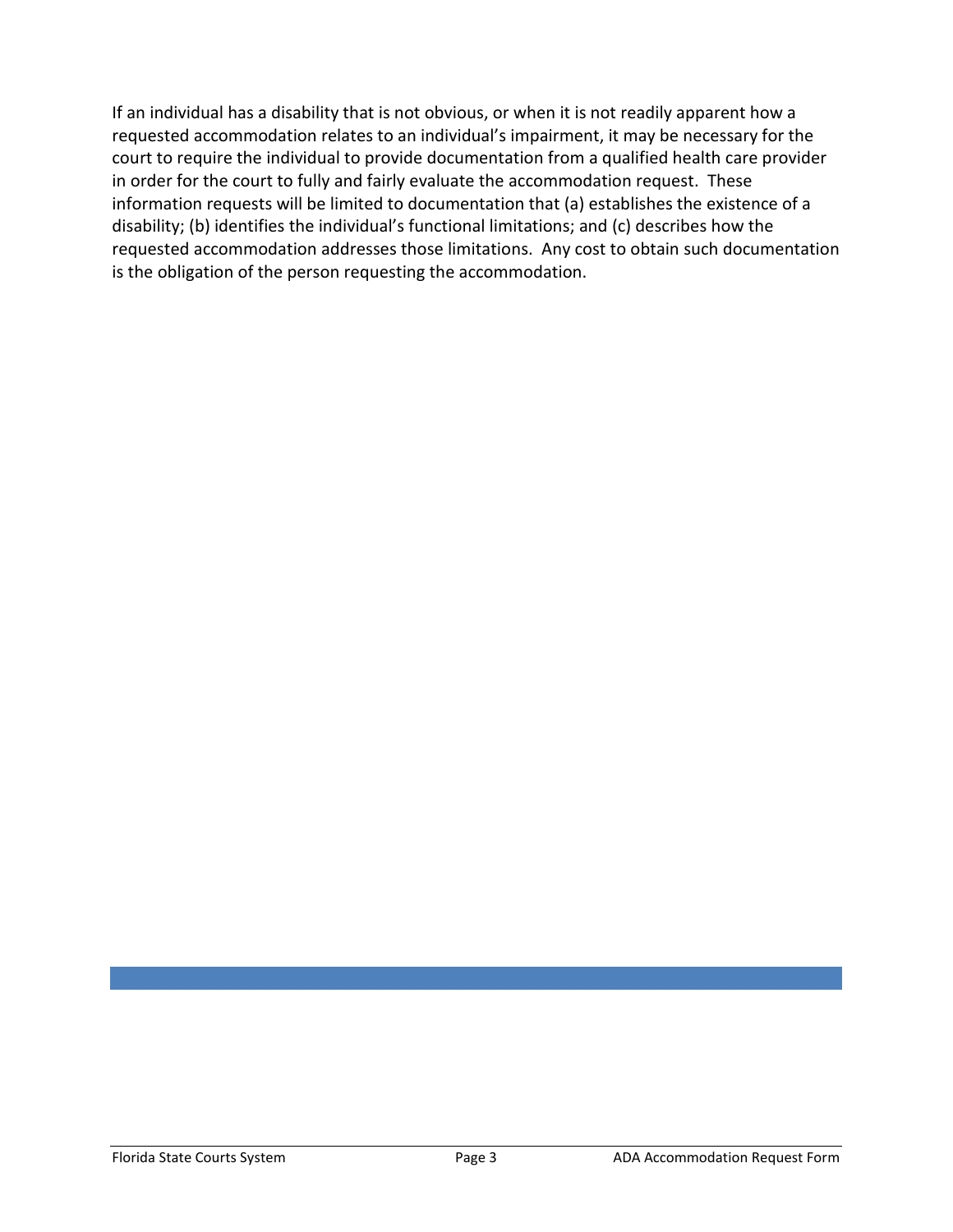### **FLORIDA STATE COURTS SYSTEM TITLE II ADA ACCOMMODATION REQUEST FORM**

**Please return this completed form to the ADA Coordinator at Court Administration as far in advance as possible, but preferably at least seven (7) days before your scheduled court appearance or other court activity.** 

**Mail: Seminole Civil Courthouse, 301 N Park Ave., Suite N301, Sanford, Florida 32771-1292**

#### **Fax: (407) 665-4241, or Phone: (407) 665-4227**

|    | 1. Date request submitted: $\frac{1}{\sqrt{1-\frac{1}{2}}}\frac{1}{\sqrt{1-\frac{1}{2}}}\frac{1}{\sqrt{1-\frac{1}{2}}}\frac{1}{\sqrt{1-\frac{1}{2}}}\frac{1}{\sqrt{1-\frac{1}{2}}}\frac{1}{\sqrt{1-\frac{1}{2}}}\frac{1}{\sqrt{1-\frac{1}{2}}}\frac{1}{\sqrt{1-\frac{1}{2}}}\frac{1}{\sqrt{1-\frac{1}{2}}}\frac{1}{\sqrt{1-\frac{1}{2}}}\frac{1}{\sqrt{1-\frac{1}{2}}}\frac{1}{\sqrt{1-\frac{1}{2}}}\$ |  |  |
|----|--------------------------------------------------------------------------------------------------------------------------------------------------------------------------------------------------------------------------------------------------------------------------------------------------------------------------------------------------------------------------------------------------------|--|--|
|    | 2. Person needing accommodation                                                                                                                                                                                                                                                                                                                                                                        |  |  |
|    | Name:                                                                                                                                                                                                                                                                                                                                                                                                  |  |  |
|    | Are you (please check one of the following seven options):                                                                                                                                                                                                                                                                                                                                             |  |  |
|    | [] Defendant [] Litigant/Party [] Witness [] Juror [] Victim [] Attorney                                                                                                                                                                                                                                                                                                                               |  |  |
|    |                                                                                                                                                                                                                                                                                                                                                                                                        |  |  |
|    | 3. Contact information for person needing accommodation                                                                                                                                                                                                                                                                                                                                                |  |  |
|    |                                                                                                                                                                                                                                                                                                                                                                                                        |  |  |
|    |                                                                                                                                                                                                                                                                                                                                                                                                        |  |  |
|    |                                                                                                                                                                                                                                                                                                                                                                                                        |  |  |
|    |                                                                                                                                                                                                                                                                                                                                                                                                        |  |  |
|    |                                                                                                                                                                                                                                                                                                                                                                                                        |  |  |
|    | 4. Person making request (if other than the person needing the accommodation)                                                                                                                                                                                                                                                                                                                          |  |  |
|    |                                                                                                                                                                                                                                                                                                                                                                                                        |  |  |
|    |                                                                                                                                                                                                                                                                                                                                                                                                        |  |  |
|    |                                                                                                                                                                                                                                                                                                                                                                                                        |  |  |
|    | Relationship to person needing an accommodation: _______________________________                                                                                                                                                                                                                                                                                                                       |  |  |
| 5. | Case information (if applicable)                                                                                                                                                                                                                                                                                                                                                                       |  |  |
|    |                                                                                                                                                                                                                                                                                                                                                                                                        |  |  |
|    |                                                                                                                                                                                                                                                                                                                                                                                                        |  |  |
|    |                                                                                                                                                                                                                                                                                                                                                                                                        |  |  |
|    |                                                                                                                                                                                                                                                                                                                                                                                                        |  |  |
|    |                                                                                                                                                                                                                                                                                                                                                                                                        |  |  |
|    | Location (courthouse/courtroom) accommodation needed: __________________________                                                                                                                                                                                                                                                                                                                       |  |  |
|    | Duration for which the accommodation is requested:                                                                                                                                                                                                                                                                                                                                                     |  |  |